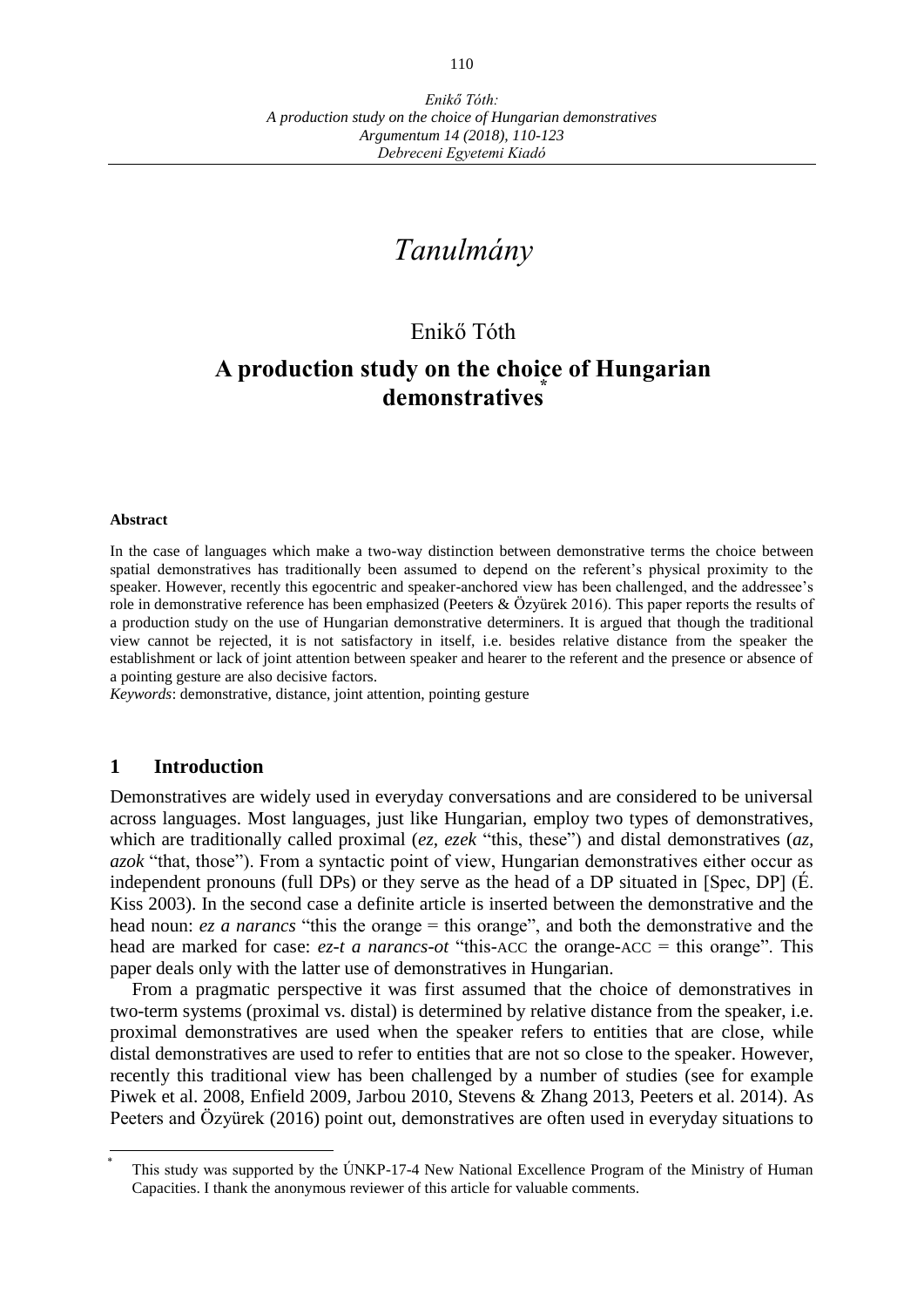#### *Enikő Tóth: A production study on the choice of Hungarian demonstratives Argumentum 14 (2018), 110-123 Debreceni Egyetemi Kiadó*

establish joint attention between the speaker, the hearer and the entity being referred to, which means that the use of demonstratives cannot be adequately described without taking into account the speaker's beliefs about the hearer's knowledge of the intended referent. Observational studies, for example Enfield's (2009) work on Lao, have also supported this view and stated that the referent is very often in the focus of the speaker and hearer's joint attention. Enfield (2009) also emphasized the importance of non-verbal cues, such as gestures, gaze direction and body posture in everyday interactions. In a similar fashion, Clark and Bangerter (2004) describe referring as a participatory process, where "speakers may initiate the process of referring, but they count on the active participation of their addressees" (Clark & Bangerter 2004: 45). Moreover, they also point out that deictic references often require acts of indicating, the prototypical example being the use of pointing gestures. A crucial feature of the use of deictic expressions is then to help the addressee in identifying the location of the referent in the speaker and hearer's joint focus of attention (see also Clark 1996, Diessel 2012). Hence, it can be argued that the traditional, egocentric view, where only the speaker and distance-marking are considered to be crucial, is too simple, and cannot adequately describe the use of demonstratives in everyday interactions across languages.

This paper presents the results of a production study, which was aimed at exploring the role of the traditional factor and the role of two potential factors – joint attention and pointing – on the choice of Hungarian demonstratives in given scenarios. More specifically, the factors investigated are the following:

- the relative distance between the speaker and the object being referred to;
- the establishment or the lack of a joint focus of attention;
- the presence or absence of a pointing gesture on the part of the speaker.

The structure of the paper is as follows. Section 2 provides a brief overview of the pertinent literature on the use of Hungarian demonstratives and puts into perspective the production study described here. Section 3 presents a detailed account of the experiment carried out and also discusses the findings, while Section 4 contains a summary.

#### **2 Theoretical background**

In general, the interpretation of deictic terms obviously depends heavily on contextual clues. The use of demonstratives serves as the prototypical example, since demonstratives provide a direct link between language and the real world when they refer to the extra-linguistic physical context. This type of demonstrative use is labelled as exophoric (Levinson 2004) and is illustrated below:

| $(1)$ Tegnap vettem ez-t        |  |  | a könyv-et.                            |
|---------------------------------|--|--|----------------------------------------|
|                                 |  |  | yesterday bought this-ACC the book-ACC |
| "I bought this book yesterday." |  |  |                                        |

The utterance of (1) above would usually be accompanied by a pointing gesture, and therefore it would be described as an exophoric gestural use. It is this type of use that we will focus on throughout this paper.

As mentioned above, two-way demonstrative systems – the most typical ones across languages that can be found for example in English, Hungarian and Vietnamese (Diessel 1999) –, have traditionally been described as speaker-anchored and egocentric (Peeters  $\&$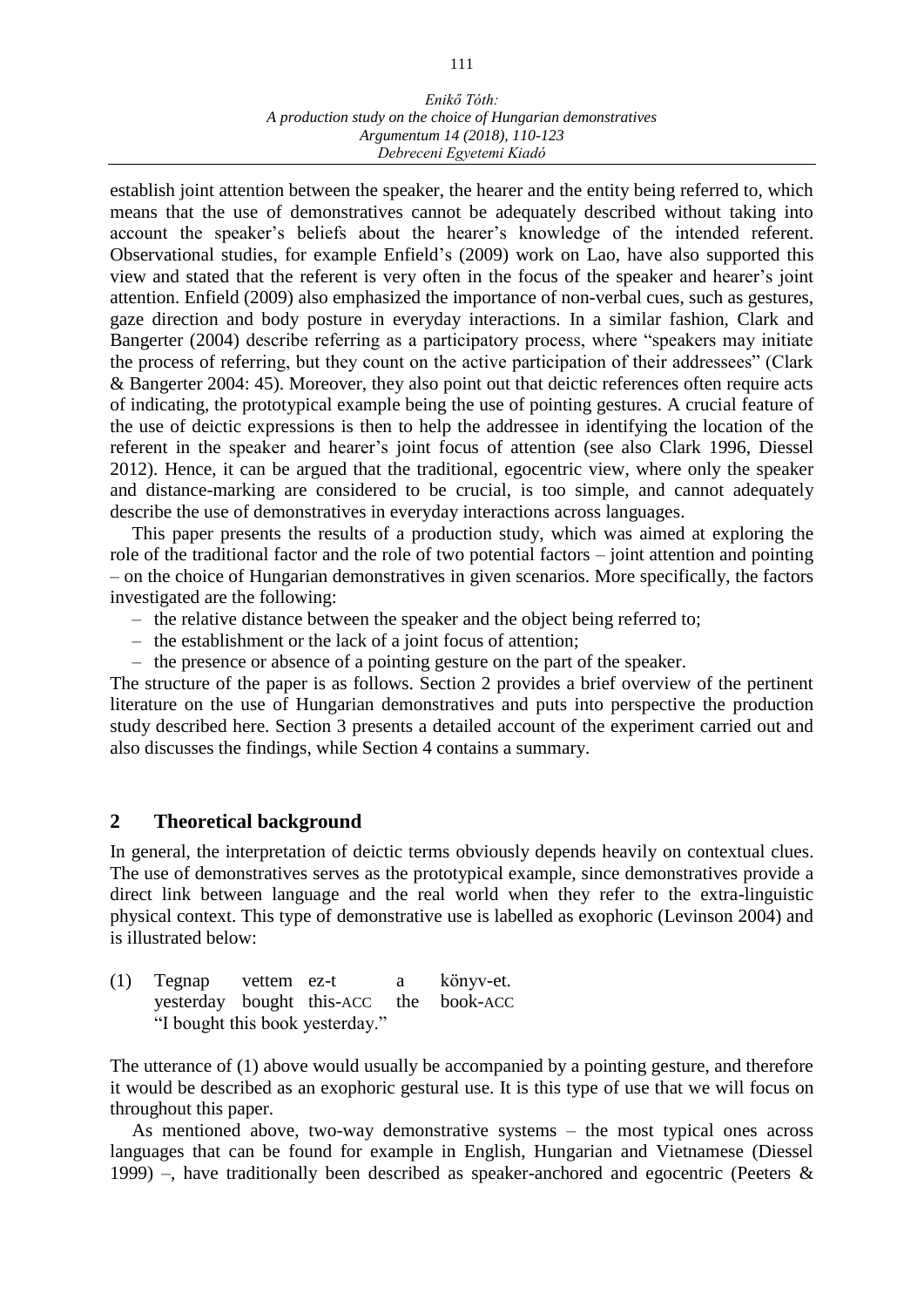Özyürek 2016). This means that the selection of proximal vs. distal demonstratives is customarily explained by the relative distance of the entities being referred to from the location of the speaker, without taking into account the addressee's location or his or her knowledge about the intended referent. However, it is easy to show that the traditional view cannot capture all aspects of demonstrative usage, consider the examples below:

- (2) This planet is smaller than that planet. (Talmy 2000: 25)
- (3) Dentist: Does this one hurt? Patient: Yes, it's that one. (Scott 2013: 58)

In the case of (2), the objects being referred to are obviously not at all close to the speaker, while in the case of (3) the patient's use of the distal demonstrative cannot be explained on the basis of physical proximity to the speaker.

On top of that, as it was briefly mentioned above, the findings of recent observational or experimental studies have also questioned the traditional account. For instance, Enfield (2009) concluded after analysing video recordings of natural interactions in Lao – a language with a two-term demonstrative system – that neither of the two demonstratives of Lao encodes information about relative distance from the speaker, and he argued that other factors, such as the location of the hearer with respect to the intended referent and the visibility of the entity being referred to (either to the speaker or to the hearer) are important, too. Jarbou (2010) observed naturally occurring speech in Jordanian Arabic and inferred that the selection of demonstratives is a dynamic, interactive process governed by "the speaker's perceptions about the addressee's ability to identify perceptible features of a referent in context" (Jarbou 2010: 3095).

Experimental work on the factors influencing demonstrative choice has also questioned the traditional view. However, before turning to these it is important to note that there are also experiments which, at least partially, support the physical proximity view. In the studies in question, as it will be discussed below, it is argued that relative distance from the speaker indeed plays an important role, however, there are other factors to be considered or there is an interaction between various factors, and therefore it is concluded that relative distance from the speaker is only one of these decisive factors.

For instance, Coventry et al. (2014) state that while there is a mapping between peripersonal vs. extrapersonal place and the selection of demonstratives in English, other factors, such as ownership, visibility and familiarity are also important and conclude that "demonstrative choice in English is affected by more than a single parameter" (Coventry et al. 2014: 63). Piwek et al. (2008) tested Dutch<sup>1</sup> demonstratives in a controlled dialogue game setting and argued that a dynamic and action-oriented approach would be more adequate to describe the proximal-distal opposition, namely they claimed that "the difference between the two lies in what the speaker is doing, i.e., the force/intensity with which s/he directs the attention of the addressee" (Piwek et al. 2008: 715). In a similar fashion, Stevens and Zhang (2013) found in an event-related potential study that the traditional speaker-anchored view of English spatial demonstratives is too simple and emphasized the significance of shared gaze between speaker and hearer. More specifically, they showed that when the hearer was obviously not looking at the intended referent, i.e. when the interlocutors did not have a

 $\overline{a}$ 

<sup>1</sup> Dutch is another language with a two-term demonstrative system.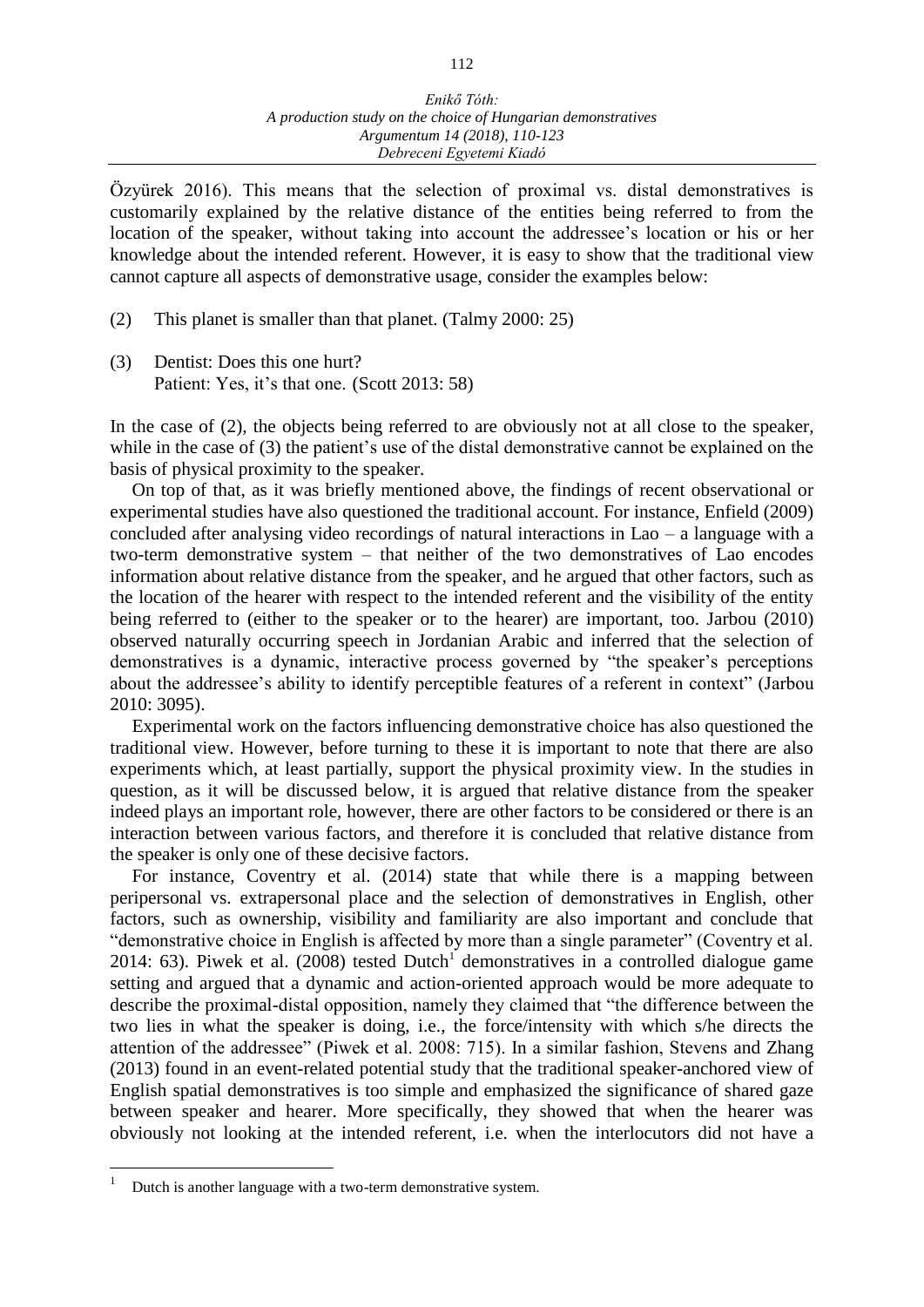shared focus of attention, then the use of demonstratives is aimed at manipulating the addressee's focus and establishing a joint focus of attention.

Peeters et al.'s (2014) experiment explored how speakers refer to given entities in their immediate physical environment in Dutch. They used a so called controlled elicitation task, where participants saw different visual stimuli that elicited the production of referring expressions: demonstratives or NPs with (in)definite articles. Three variables were tested in their study:

- joint attention between the interlocutors to an intended referent in line with the previous experimental work described above;
- $-$  physical proximity<sup>2</sup>;

 $\overline{a}$ 

– the presence or absence of a pointing gesture.

The most important finding of Peeters et al.'s (2014) experiment is that establishing joint attention may be an important factor in the selection of Dutch demonstratives, since participants more often used distal demonstratives when the entity being referred to was in the interlocutors' joint focus of attention. This implies that the speaker takes into consideration the addressee's visual attention when s/he selects a distal demonstrative term, while the use of proximal demonstratives was not affected by the presence or absence of joint visual attention. It is interesting to note here that Jarbou's (2010) observational study on Jordanian Arabic found just the opposite, i.e. Jordanian Arabic speakers used proximal demonstratives when the speaker believed that the referent had high perceptibility as perceived by the hearer. Regarding distance, Peeters et al. (2014) found that participants opted for the proximal demonstrative when the entity being referred to was close to the speaker, whereas the distal term was preferred when the referent was located close to the addressee, at middle distance from both interlocutors, or relatively far from speaker and addressee. The third factor, the presence of a pointing gesture by the speaker influenced the use of both demonstrative terms, i.e. both terms were produced more often when there was an accompanying pointing gesture. The authors argue that the function of a pointing gesture therefore may be to demarcate the search space for the addressee. Moreover, they also emphasize the importance of testing the effect of more than one factor within the same experiment, since the selection of demonstratives might be the result of a subtle interplay between various contextual factors.

This paper reports the results of an experiment that was motivated by Peeters et al.'s (2014) work on Dutch. I adopted and somewhat simplified Peeters et al.'s (2014) method to examine whether distance, joint attention and the presence or absence of a manual pointing gesture influence the selection of demonstratives in Hungarian and to detect possible interactions of these factors.

<sup>2</sup> Despite of those theoretical considerations that state that the traditional view is too simplistic, many people have strong intuitions about distance being an important factor in the selection of demonstratives (see for example Stevens and Zhang 2013).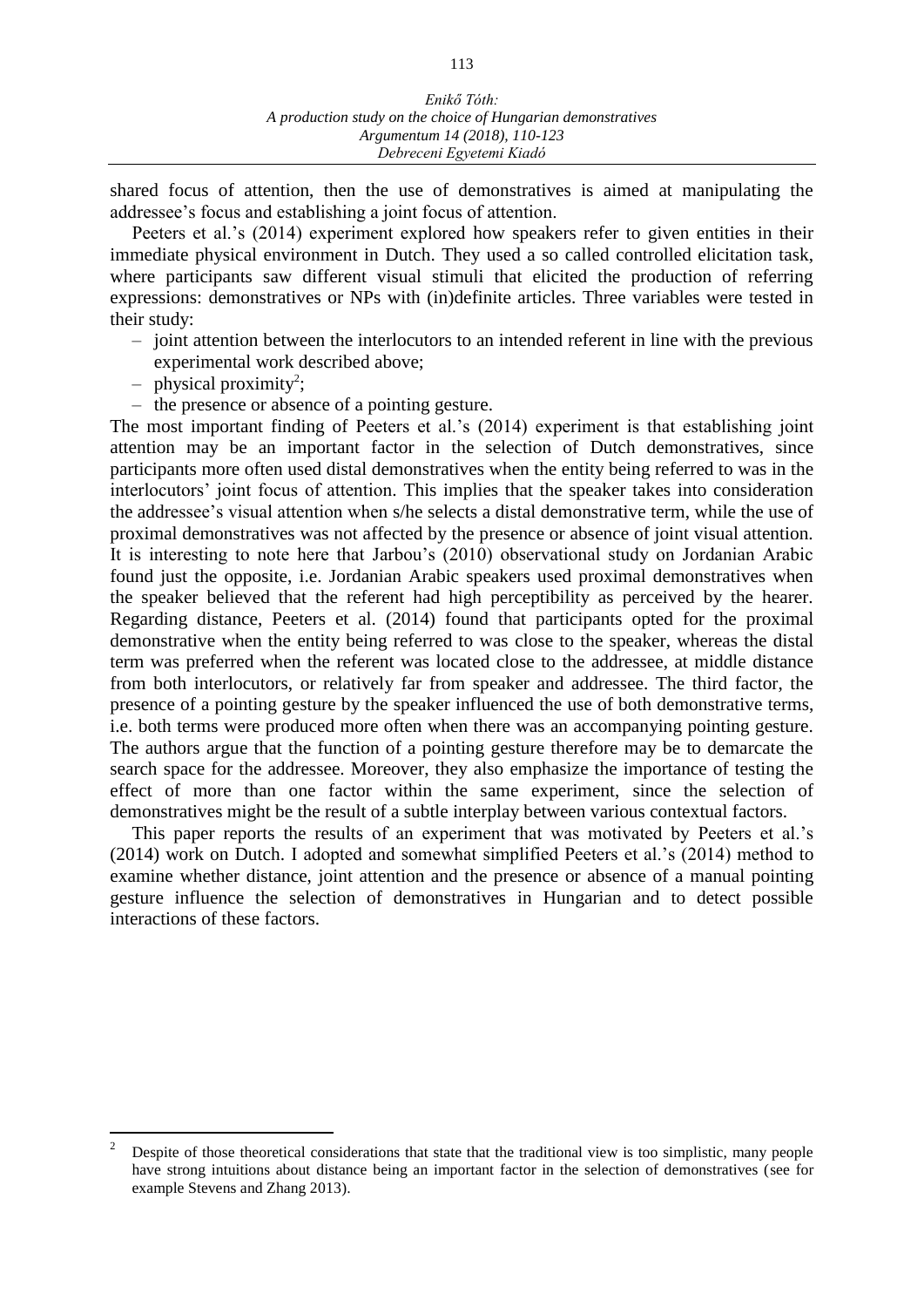### **3 Present study**

 $\overline{a}$ 

#### *3.1 Previous experimental work on Hungarian demonstratives*

As outlined above, Hungarian has a two-term demonstrative system, *ez, ezek* "this, these" are associated with the traditional notion of 'near the speaker', while *az, azok* "that, those" describe the notion of 'far from the speaker'.<sup>3</sup> Both of these terms can be used as independent pronouns or as demonstrative determiners. The latter case is called determiner doubling by Egedi (2015), since a definite article is inserted between the demonstrative term and the head noun: *ez az asztal* "this.NOM the table.NOM = this table", *ez-ek-et az asztal-ok-at* "these.PL.ACC the tables. PL.ACC = these tables". As shown by the examples, the demonstrative agrees in case and number with the head noun.

Regarding the choice of demonstratives in Hungarian, Laczkó (2008) points out in a functional-cognitive framework that the traditional factor, physical proximity to the speaker, plays a crucial role. This theoretical assumption was supported by the results of Tóth et al.'s (2014) experimental work, which proved that in neutral contexts distance is indeed decisive, i.e. when referring to entities that were close to the speaker, participants preferred proximal demonstratives, while distal demonstratives were used to refer to entities being far from the speaker. The other factor explored in Tóth et al.'s (2014) study in neutral contexts was accessibility, a factor which also questions the purely egocentric view of demonstratives, since it takes into account the addressee's perspective in the given speech situation. The working definition used in the experiment is given below (Tóth et al. 2014: 614):

(i) an entity is associated with *low accessibility* if, according to the speaker's assessment, the addressee is invited to consider it to be new or unexpected, i.e., an effort is required on the part of the addressee to identify the referent;

(ii) an entity is associated with *high accessibility* if it is already known to the addressee, i.e., it is in the focus of the joint attention of the speaker and the addressee.

The results of the experiment ruled out accessibility as an essential factor in neutral contexts both in Hungarian and Dutch. However, as the authors note, accessibility is not a well-defined notion and experimental findings on the role of accessibility are controversial. For example, while Piwek et al.'s (2008) aforementioned study concludes that accessibility is a crucial factor in Dutch, Tóth et al. (2014) found just the opposite. Regarding Piwek et al.'s (2008) work, Peeters et al. (2014) note that since the distance between the speaker and the entity being referred to was not operationalized clearly, it might be the case that physical proximity and accessibility (i.e. the notion of focus of attention) somehow interacted. Along the same lines, the working definition of accessibility in Tóth et al.'s (2014) study did not include explicitly the hearer's visual focus of attention, and the possible interaction between distance and accessibility was not investigated, either. The experiment reported below is aimed at addressing these problems, and at getting a more complete picture on the selection of Hungarian demonstratives.

<sup>3</sup> It has to be noted here that there are other demonstrative determiners in Hungarian, but they are either not used in an exophoric way or are assumed to have a reinforcing role. For a detailed analysis on the history and emergence of demonstrative determiners see Egedi 2015.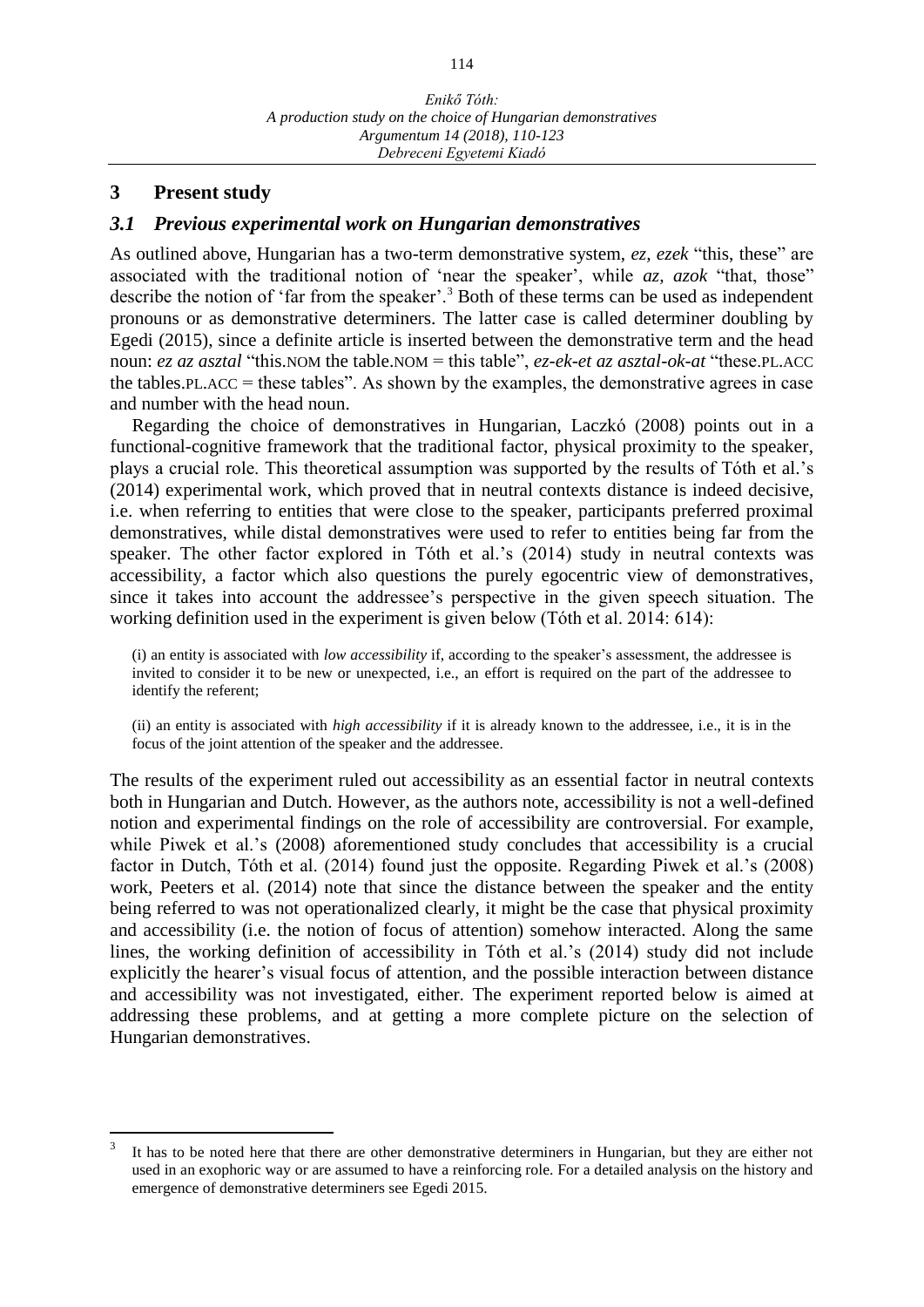### *3.2 Overview*

As mentioned above, the traditional, speaker-anchored view on the selection of Hungarian demonstratives is prevalent in the literature and empirical evidence has also reinforced this theoretical assumption. However, cross-linguistic data on languages with a two-term demonstrative system show that other factors also affect the choice of demonstratives (see for example Piwek et al. (2008) on Dutch, Stevens & Zhang (2013) on English). Tóth et al. (2014) showed that in Hungarian contrastive contexts, distance as an independent factor is outperformed by some other competing factor, and distance alone cannot explain the choice of demonstratives. Therefore, it is important not only to reinforce the role of this factor, but to explore the possible interaction of distance and other potential factors. Hence, the study reported here will again try to pin down what kind of influence relative distance from the speaker has on the selection of demonstrative terms.

The second factor to be examined is that of joint attention. As outlined above, in face-toface conversations the speaker's choice of the demonstrative term might be influenced by the fact whether at the moment of production the referent is already in the focus of the speaker and hearer's joint attention or joint attention is still to be created. It is important to emphasize here that situations when the speaker and the hearer are face to face are more complex and require more processing effort on the part of the participants than situations where the speaker and the hearer are located side by side and share the same perspective of their physical surroundings (for more details on how this affects the creation of joint attention see Laczkó 2008 and Laczkó & Tátrai 2012). The different positioning of the interlocutors also influences how relative distance is perceived by the speaker and the hearer. Tóth et al.'s (2014) study explored the simpler setting; therefore it is crucial to examine the role of distance and its interaction with the presence or absence of joint visual attention in the more complex scenario.

The third factor corresponds to the use of manual pointing gestures. It was mentioned above that the use of a demonstrative term in an act of referring is typically accompanied by a pointing gesture (exophoric use). However, as Peeters et al. (2014) point out, Piwek et al.'s (2008) study reported that Dutch participants in the controlled dialogue game always used a pointing gesture with proximal demonstratives, but the use of distal demonstratives was not always accompanied by a manual pointing gesture. In Tóth et al.'s (2014) previous work on Hungarian a pointing gesture by the speaker was always present, which means that the role of pointing and its interaction with other factors in the selection of Hungarian demonstrative terms have not been explored before.

## *3.3 Materials and methods*

The production study reported here is based on Peeters et al.'s (2014) design. Participants had to look at visual scenes depicting a face-to-face conversational setting between a speaker and a hearer, and there was also an intended referent (an object) present in each setting. In the photos a speech balloon next to the speaker introduced the target item, and participants had to imagine what they would say in the given situation if they were the speaker. Target items were Hungarian utterances including a gap, for example *Tegnap vettem …. a virágot* "I bought … flower yesterday", and participants had to select the more appropriate demonstrative term (*ez* "this" or *az* "that") in a multiple choice online test. Figure 1 shows an example of a visual scene.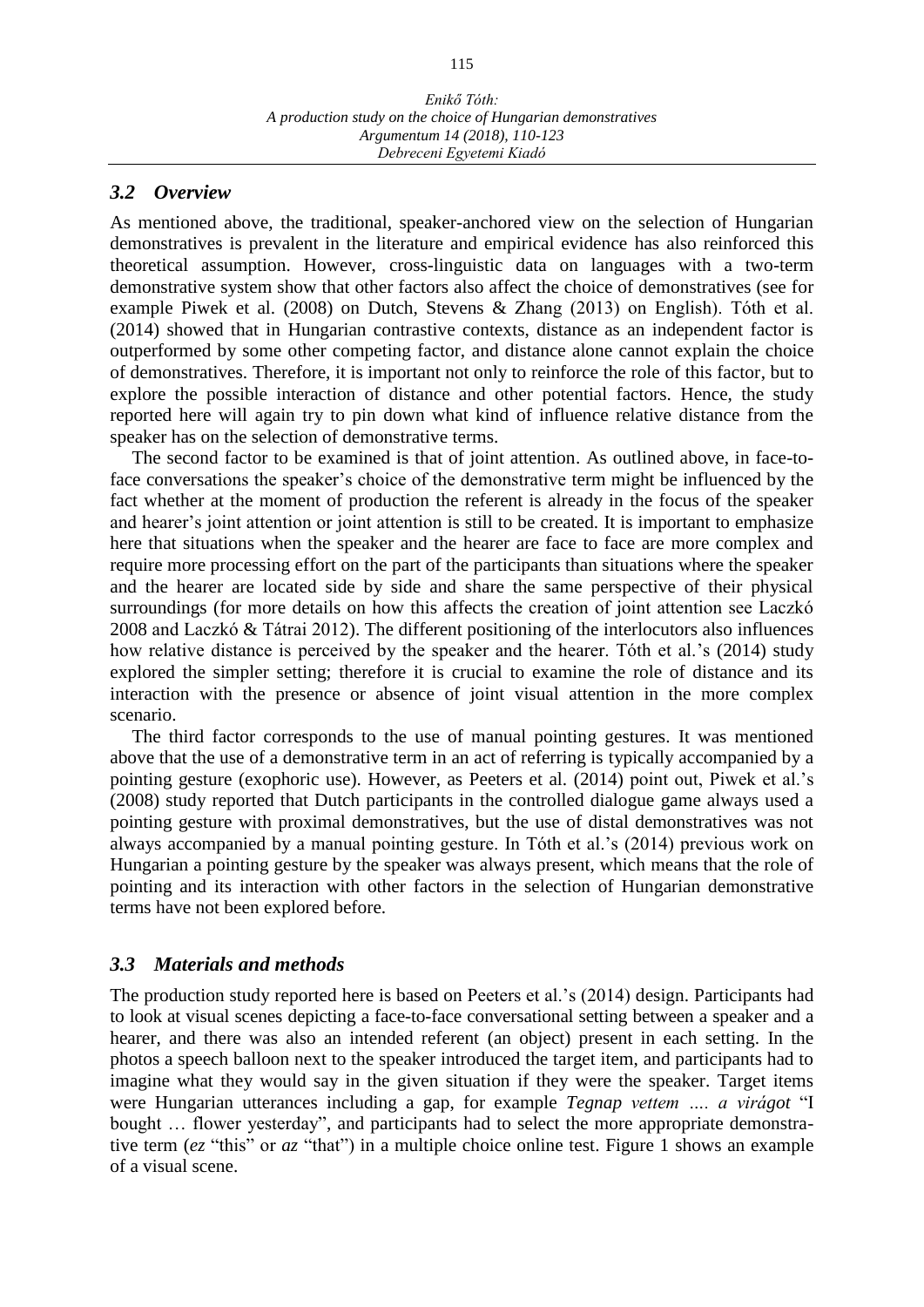#### *Enikő Tóth: A production study on the choice of Hungarian demonstratives Argumentum 14 (2018), 110-123 Debreceni Egyetemi Kiadó*

There were altogether 32 target utterances, which contained the verbs *vesz* "buy", *talál* "find", *süt* "bake", *kö*t "knit", and the objects being referred to were the following: an orange, a potted flower, a piece of cake, a milk loaf, a wallet, a bunch of keys, a doll, and a piece of doll clothes. The questionnaire also contained 16 fillers *Tegnap hímeztem … terítőt* "I embroidered … tablecloth yesterday", where participants had to select either the definite or the indefinite article. The position of the speaker was counterbalanced, i.e. in half of the pictures the speaker (and the speech balloon) appeared on the left-hand side, while in the other half the speaker was on the right-hand side. Test items were presented in a uniform random order for the participants, while the answers appeared in a unique random order for each participant throughout the test.

101 native speakers of Hungarian completed the online questionnaire; however, 13 of these were discarded, since participants consistently selected either only the proximal demonstrative, or just one distal demonstrative altogether. This suggests that perhaps they did not understand the task, and accordingly, did not adopt the speaker's perspective. $4$  It is also possible that participants went through the test items too quickly, without making a real effort, which is an obvious disadvantage of this method. These participants also selected the same answer throughout the fillers. Table 1 shows the gender and age of the remaining participants.

| <b>Gender</b> | <b>Number</b> | Average age | Age range |
|---------------|---------------|-------------|-----------|
| <b>Male</b>   | 9             | 28          | 18-67     |
| Female        | 59            | 26          | 19-60     |
| <b>Total</b>  | 88            | $\cap$<br>∠ | 18-67     |

#### *Table 1 Participants*

As outlined above, three variables were manipulated in the visual scenes: DISTANCE, JOINT VISUAL ATTENTION and POINTING. Each of these had two levels, as described below. First, adopting Kemmerer's (1999) view on distance, the object being referred to by the speaker was either close to the speaker or far from the speaker. In the former case objects were located within arm's reach of the speaker, within peripersonal space. Everything else outside this domain is extrapersonal from the speaker's point of view, i.e. objects not within arm's reach were considered to be far from the speaker. Second, following Peeters et al.'s design (2014), there was either joint visual attention or no joint visual attention between the speaker, the hearer and the entity being referred to. In the latter case, while the speaker was looking at the object, the hearer was looking at the picture on the wall. Third, the speaker was either pointing to the entity being referred to or there was no pointing gesture present on the part of the speaker. Figure 1 is an example of the close, no joint attention, pointing condition.

 $\overline{a}$ 

<sup>4</sup> This assumption might explain the fact that the participants in question selected the proximal demonstrative consistently. If they indeed relied on their own perspective, then all of the entities being referred to were close to them on the screen, even when the objects actually were far from the speaker.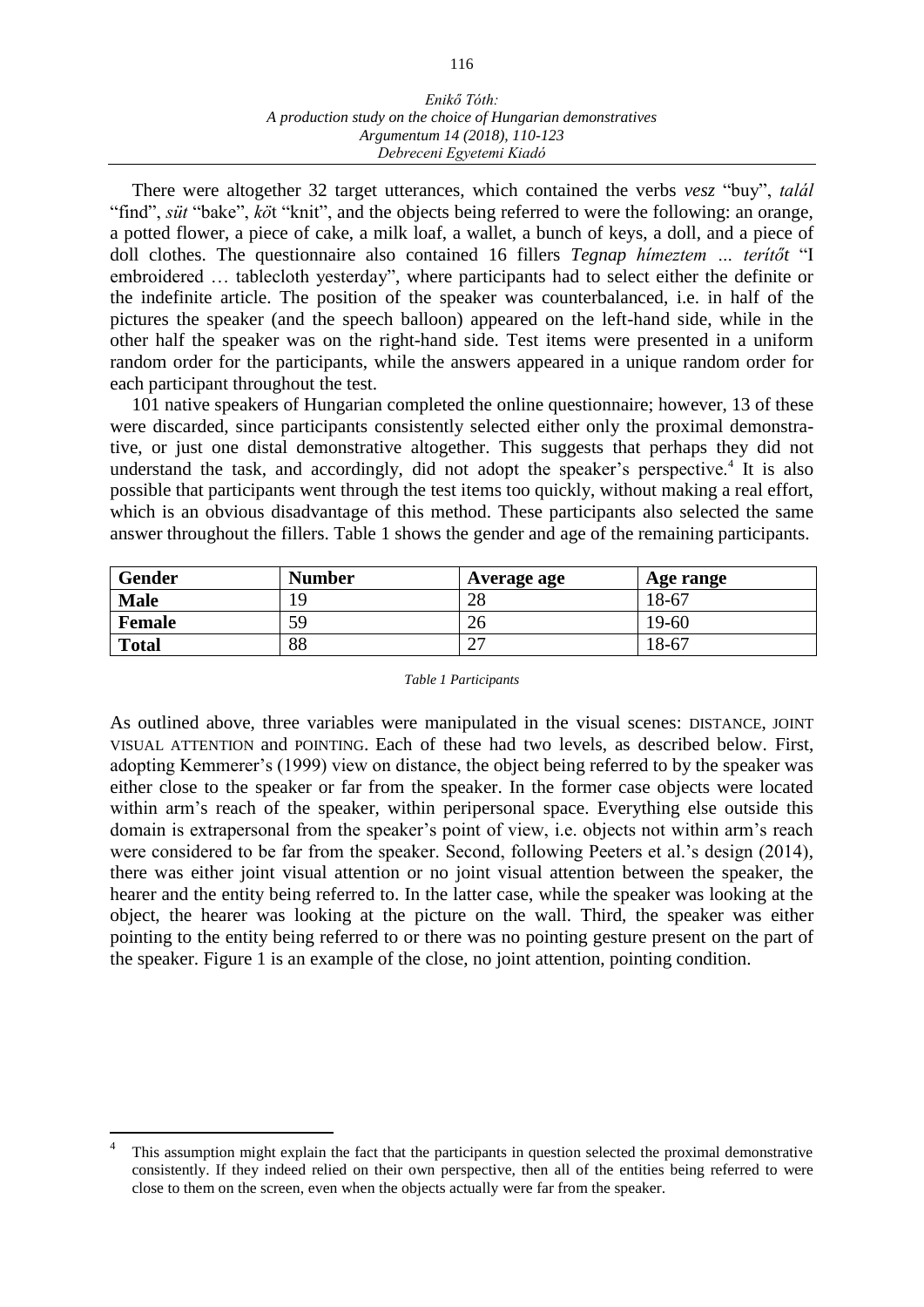*Enikő Tóth: A production study on the choice of Hungarian demonstratives Argumentum 14 (2018), 110-123 Debreceni Egyetemi Kiadó*



*Figure 1 A visual scene from the online questionnaire*

### *3.4 Results*

The overall results for the individual conditions in the case of both types of demonstratives are shown in Table 2. A repeated measure ANOVA was carried out on the proportion of proximal and distal demonstratives in order to analyse the results. There was a main effect of DISTANCE for both demonstratives (proximal: F(1, 87) = 299.76, p < 0.001,  $\eta^2$  = 0.775; distal:  $F(1, 87) = 289.27$ ,  $p < 0.001$ ,  $\eta^2 = 0.769$ ); which means that proximal demonstratives were preferred when the entity being referred to was close to the speaker in the visual scene, while distal demonstratives were used more often when the object was far from the speaker. Figure 1 shows how the mean proportions for both terms were affected by DISTANCE if we ignore all other factors. Error bars represent the standard error of the mean.

|                                           | <b>Proximal</b><br>demonstratives |           | <b>Distal demonstratives</b> |           |  |
|-------------------------------------------|-----------------------------------|-----------|------------------------------|-----------|--|
| <b>Conditions</b>                         | <b>Mean</b><br>proportion         | <b>SD</b> | <b>Mean</b><br>proportion    | <b>SD</b> |  |
| close, joint attention, pointing          | 96.59                             | 15.71     | 3.41                         | 15.71     |  |
| close, joint attention, no pointing       | 79.26                             | 24.92     | 20.74                        | 24.92     |  |
| close, no joint attention, pointing       | 95.45                             | 14.94     | 4.55                         | 14.94     |  |
| close, no joint attention, no<br>pointing | 72.16                             | 28.97     | 27.84                        | 28.97     |  |
| far, joint attention, pointing            | 53.69                             | 33.80     | 46.31                        | 33.52     |  |
| far, joint attention, no pointing         | 37.50                             | 31.71     | 62.50                        | 31.71     |  |
| far, no joint attention, pointing         | 41.19                             | 31.49     | 58.81                        | 32.43     |  |
| far, no joint attention, no pointing      | 24.15                             | 31.36     | 75.85                        | 31.36     |  |

*Table 2 Results*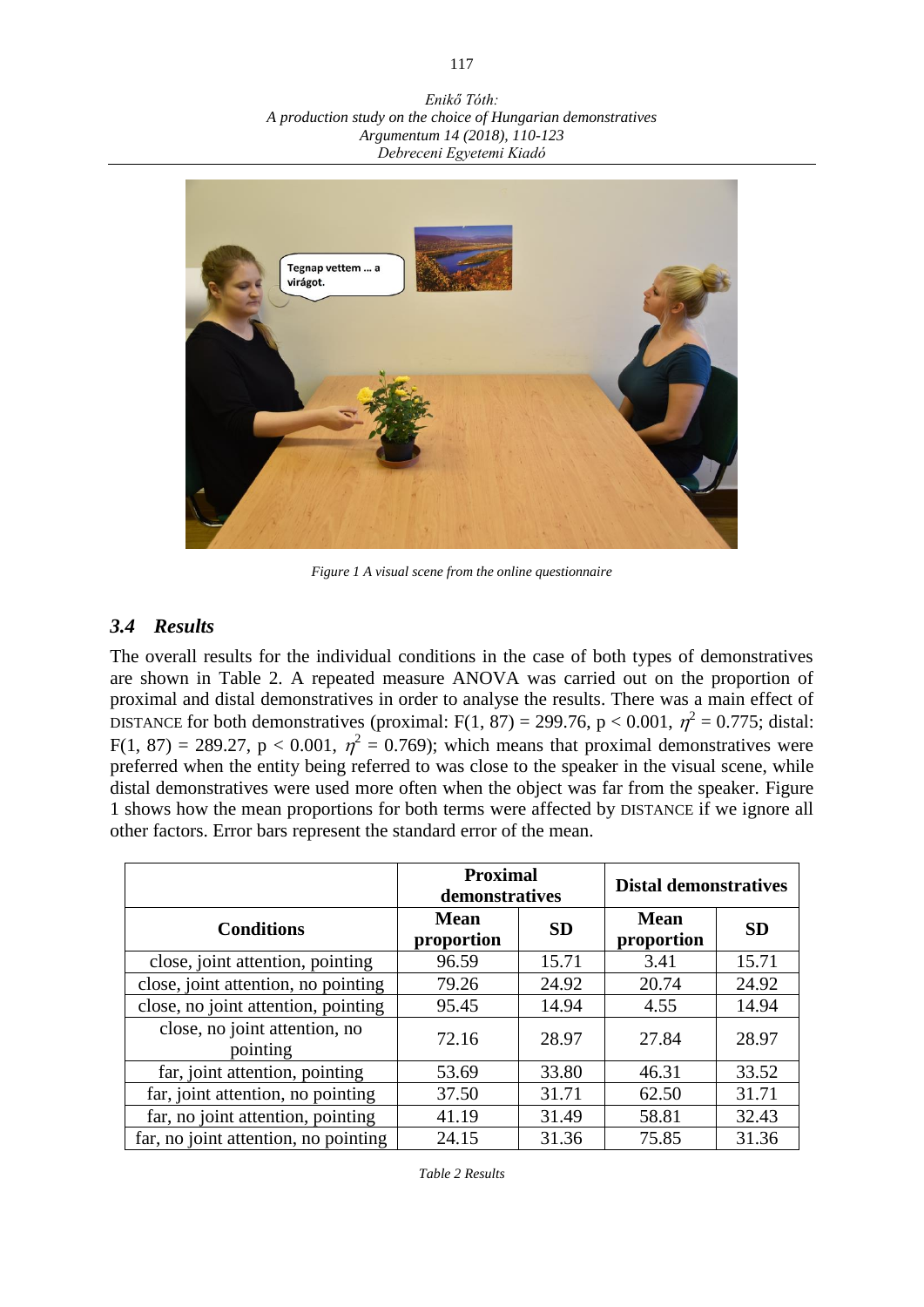*Enikő Tóth: A production study on the choice of Hungarian demonstratives Argumentum 14 (2018), 110-123 Debreceni Egyetemi Kiadó*



*Figure 2 Mean proportions of the use of proximal and distal terms as affected by the two levels of DISTANCE*

There was also a main effect of JOINT VISUAL ATTENTION in both cases (proximal:  $F(1, 87) =$ 13.63, p < 0.001,  $\eta^2 = 0.135$ , distal: F(1, 87) = 15.468, p < 0.001,  $\eta^2 = 0.151$ ); i.e. participants selected proximal demonstratives significantly more times when the speaker and the hearer were both looking at the entity being referred to (66.8%) than when there was no joint attention (58.2%), but just the opposite holds for the distal term, since participants selected distal demonstratives more often when there was no joint visual attention  $(41.8%)$  than when there was (33.3%). However, the effect size shows that this effect is not as substantive as that of DISTANCE. The main effect of JOINT VISUAL ATTENTION is represented in Figure 3.



*Figure 3 Mean proportions of the use of proximal and distal terms as affected by the two levels of JOINT VISUAL ATTENTION*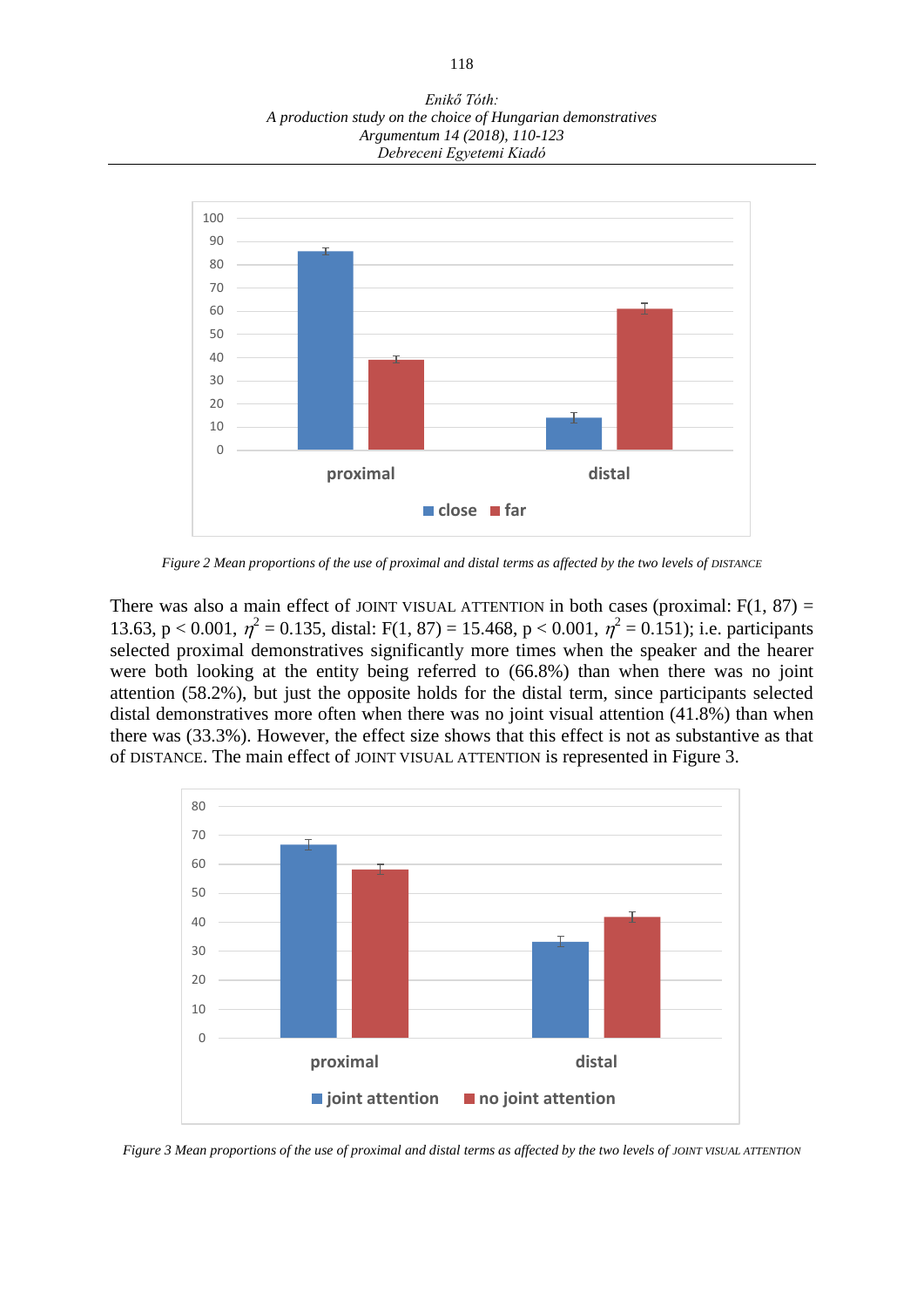The third factor, POINTING, also had a main effect in both cases (proximal:  $F(1, 87) = 45.4$ , p < 0.001,  $\eta^2 = 0.343$ , distal: F(1, 87) = 55.788, p < 0.001,  $\eta^2 = 0.391$ ). This means that proximal demonstratives were chosen more often when there was a pointing gesture on the part of the speaker (71.7%) than when there was no accompanying pointing gesture (53.3%), and again just the opposite is true for the distal term, as shown in Figure 4.



*Figure 4 Mean proportions of use of proximal and distal terms as affected by the two levels of POINTING*

Finally, a significant interaction of DISTANCE and JOINT VISUAL ATTENTION was also detected for both demonstratives (proximal: F(1, 87) = 9.589, p < 0.01,  $\eta^2 = 0.099$ , distal: F(1, 87) = 9.128,  $p < 0.01$ ,  $\eta^2 = 0.095$ ). However, this interaction is relatively weak, since it is responsible only for 9.9 and 9.5 per cent of the overall variation, respectively. The interactions are represented in Figure 5 and Figure 6.



*Figure 5 The interaction of DISTANCE and JOINT ATTENTION in the case of the proximal demonstrative ez*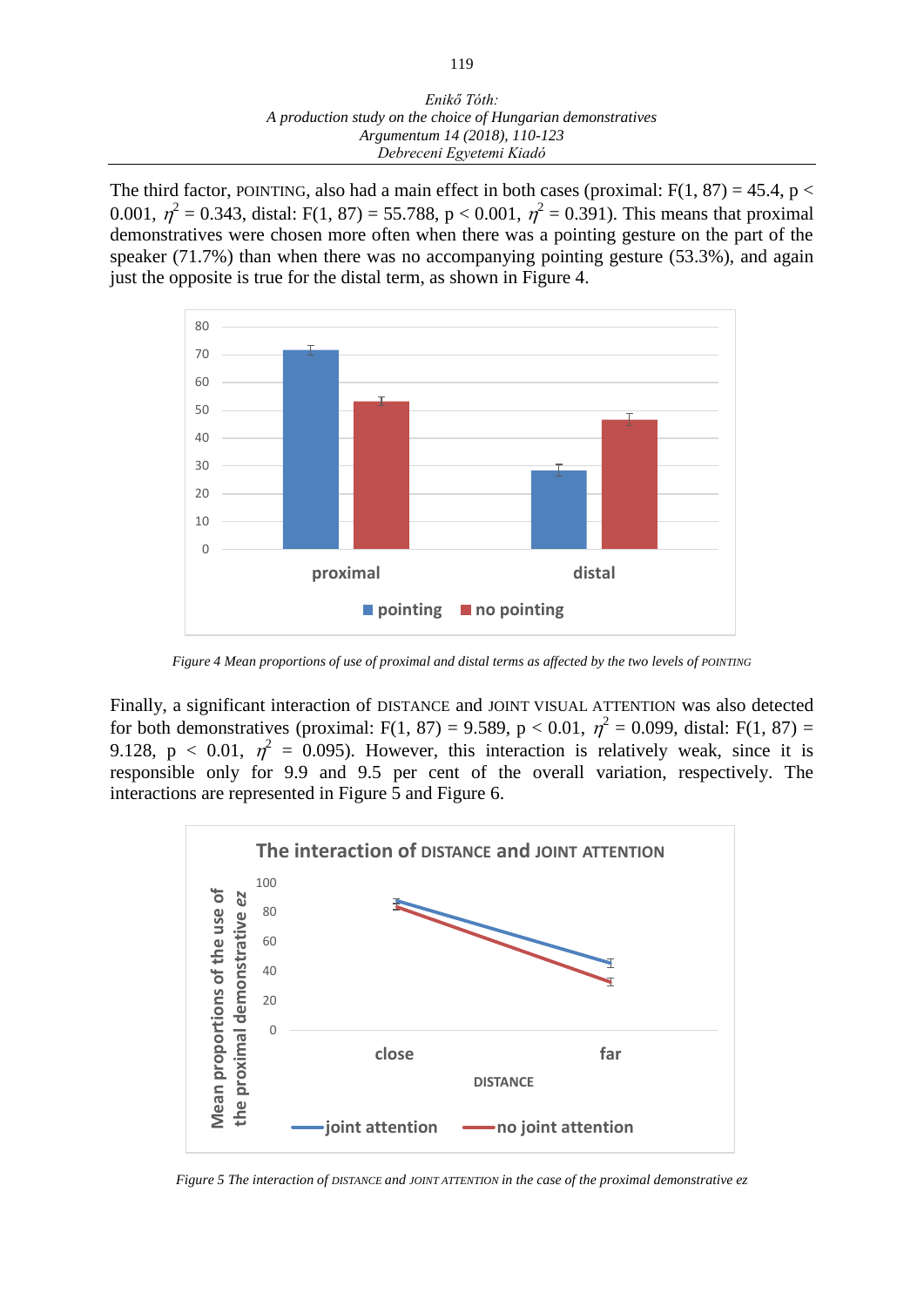

*Figure 6 The interaction of DISTANCE and JOINT ATTENTION in the case of the distal demonstrative az*

#### *3.5 Discussion*

As mentioned before, the use of demonstrative pronouns and demonstrative determiners has been considered from a novel perspective recently in the pertinent literature. The choice between demonstrative terms is no longer described as a speaker-anchored, egocentric, and addressee-blind phenomenon, instead, demonstrative reference is viewed as a joint action between the speaker and the hearer (cf. Peeters & Özyürek 2016). The experiment presented above tested the role of the traditional, speaker-anchored factor of relative distance and that of two novel factors: joint visual attention between the speaker and the hearer to a visible referent and the use of a pointing gesture in the selection of Hungarian demonstrative determiners in a production task. Besides exploring the effects of these factors, their potential interactions were also tackled.

The results obtained support the traditional view, i.e. DISTANCE had a strong influence on the choice of both demonstrative determiners (see Figure 2). This means that when the entities being referred to were close to the speaker (within arm's reach), then in more than 80 per cent of the cases participants selected the proximal term. There was also a significant difference between the close and far conditions in the case of the distal demonstrative, i.e. when the object was located far, i.e. out of arm's reach from the speaker, the distal demonstrative was preferred. Hence, the results confirm that relative distance from the speaker is a decisive factor in the choice of Hungarian demonstratives. These findings are also in line with previous experimental findings on the use of Hungarian demonstrative terms (see Tóth et al. 2014).

However, based on these results only we should not jump to the conclusion that relative distance on its own can explain and motivate the use of demonstrative terms. First, it has to be noted here that from a methodological point of view, Stevens and Zhang's (2013) experiment collected two types of data: behavioural data in the form of acceptability judgements and EEG data. The analysis relying only on the acceptability judgements confirmed the importance of relative distance in English, however the ERP results suggested that "the role of distance from the speaker is trumped by a more basic requirement of joint attention" (Stevens  $\&$  Zhang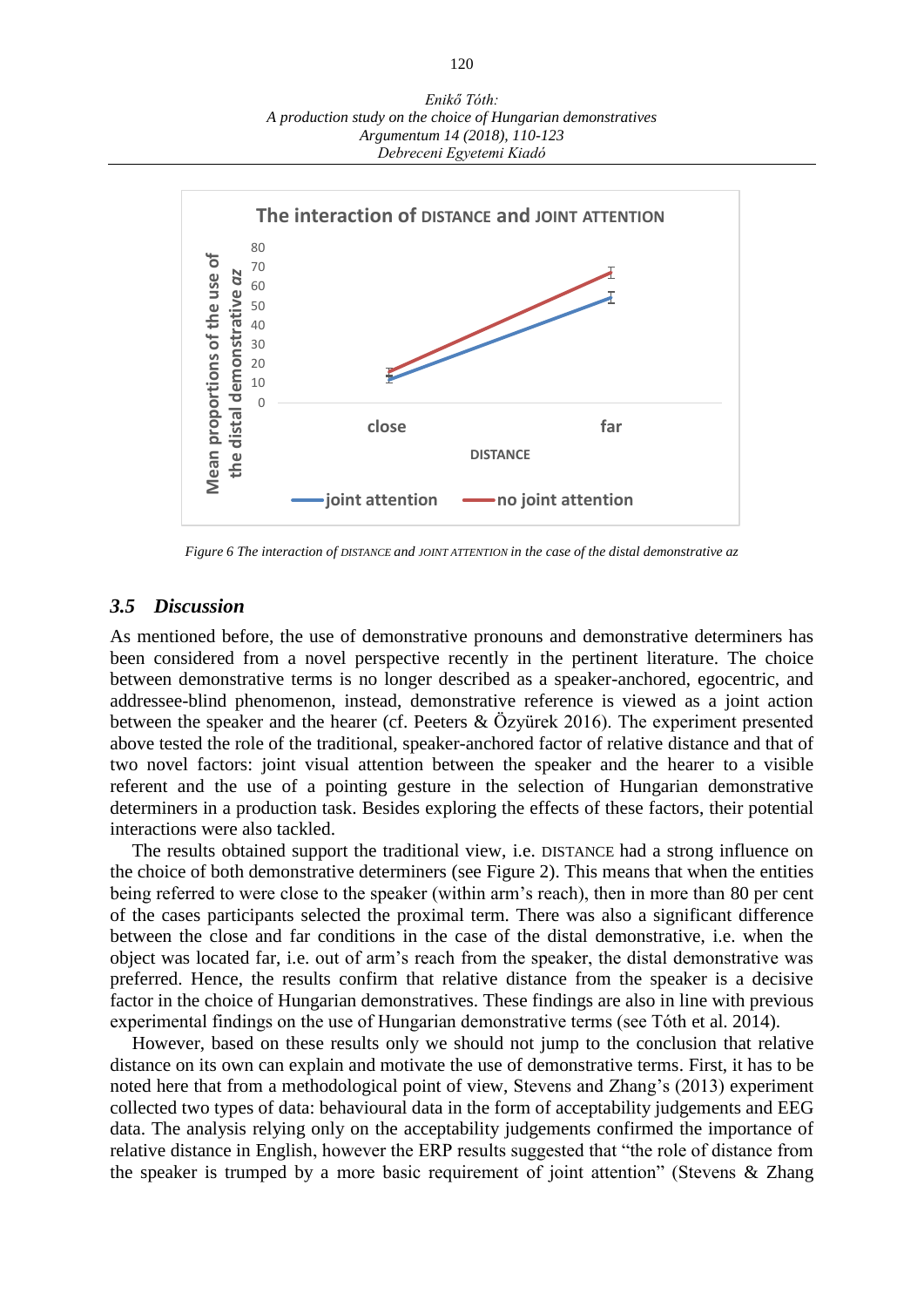2013: 41). Hence, besides collecting novel type of data about demonstratives, Stevens and Zhang (2013) also showed that the method itself might influence the outcome of an experiment. Therefore, the conclusion about the role of relative distance warrants special reservations.

Second, in the experiment presented above the proximal term was also quite often selected in the far condition, in almost 40 per cent of the cases. As it was mentioned above, this finding might stem from a methodological flaw, i.e. if participants did not take the speaker's perspective, this could influence the results. Considering the overall proportions of the two demonstratives regarding distance, the proximal term has a larger overall proportion, which implies that there is no clear-cut near-far, proximal-distal opposition, other factors might also play an important role and may interact with DISTANCE. This assumption will be discussed below.

Turning to the second factor, JOINT VISUAL ATTENTION, it also had a main effect in both cases, proximal terms were more often selected when there was a joint visual attention to the object being referred to between the speaker and the hearer, while distal terms were preferred when there was a lack of joint visual attention. Moreover, a weak interaction of DISTANCE and JOINT VISUAL ATTENTION was also detected, which seems to indicate that the proximal demonstrative is used when on the one hand, the entity being referred to is close to the speaker and on the other hand, when a triadic joint attention has already been established (see Figure 5). In turn, as illustrated by Figure 6, distal demonstratives are used when the object is far and there is no joint focus of attention. Similar results have been found for Jordanian Arabic by Jarbou (2010), who showed in an observational study that proximal demonstratives are used when the object being referred to is highly perceptible to the hearer as perceived by the speaker. However, at the same time the results contradict Piwek et al.'s (2008) and Peeters et al.'s (2014) experimental findings on Dutch, who found that distal demonstratives in Dutch are preferred when there is joint attention between the speaker and addressee to the object.

The method applied in the present experiment has its limitations, though. It could be argued that distal demonstratives are used to direct the addressee's attention to the object that is not yet in the joint attention of the speaker and the hearer. However, to prove this, more sophisticated experimental designs should be used together with data collected via the observation of naturally occurring speech. Nevertheless, the weak interaction found here signals that it is crucial to examine the interplay of several factors when we try to describe the use of demonstratives.

The last factor tested is POINTING, namely, the study reported here also addressed the question whether the presence/absence of an accompanying pointing gesture on the part of the speaker has an effect on demonstrative choice or not. This factor also had a main effect. Participants used proximal demonstratives significantly more often in the presence of a manual pointing gesture, while distal demonstratives were selected more in the absence of a pointing gesture. Stevens and Zhang (2013) argue that the use of spatial demonstratives requires an accompanying pointing gesture in English. The limited possibilities allowed by the use of an online questionnaire only show that pointing is important and needs to be taken into consideration when we tackle demonstrative choice. Further studies are required to explore the relation between the selection of demonstratives and pointing.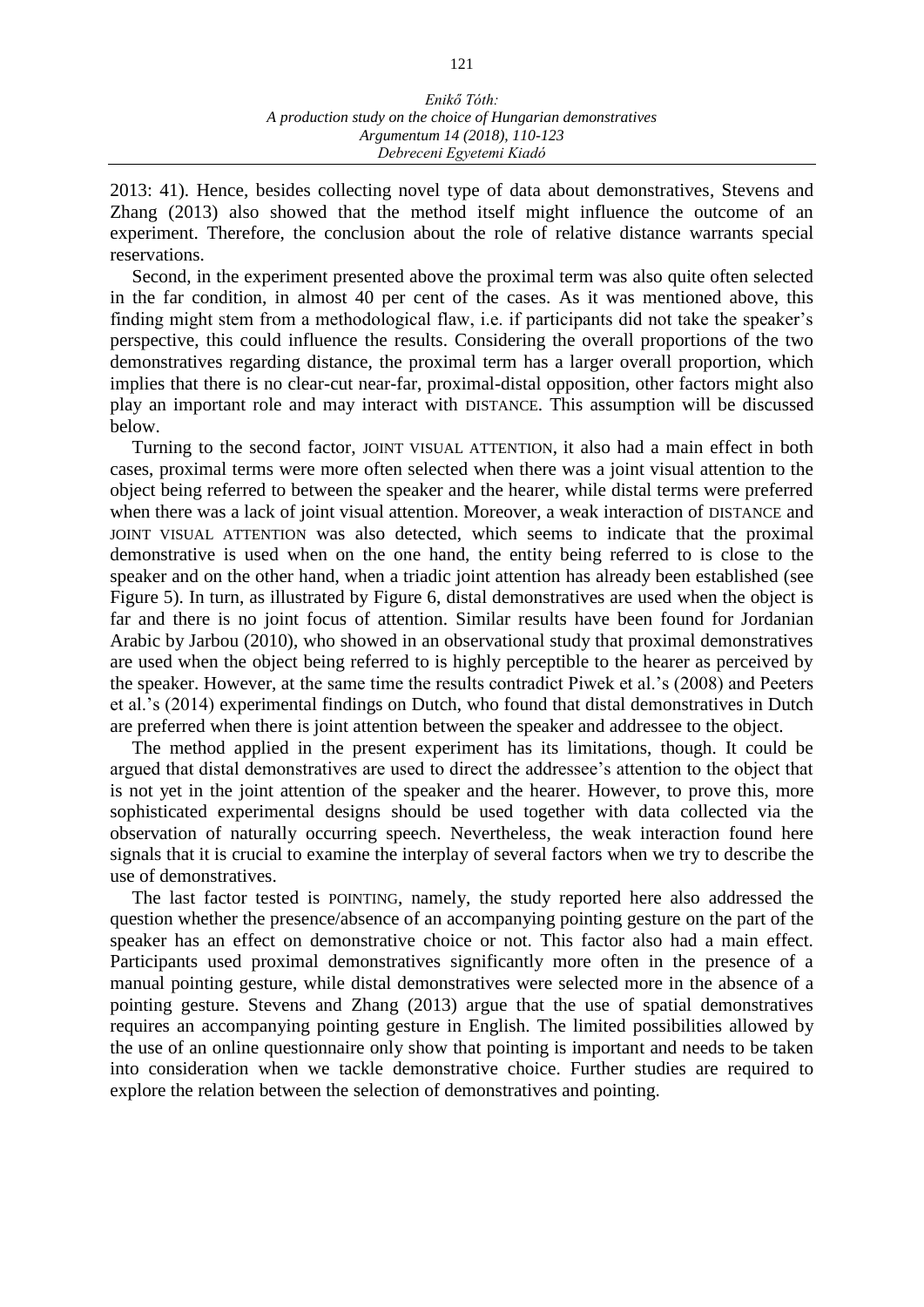#### **4 Conclusion**

In this paper the results of a production study on the use of Hungarian demonstrative determiners were presented. Participants had to select either the proximal or the demonstrative determiner depending on whether the object being referred to was close to or far from the speaker, whether there was joint visual focus of attention between the speaker and the addressee to the referent, and whether there was an accompanying manual pointing gesture present on the part of the speaker. The findings indicate that each of these factors influence the use of demonstrative determiners in Hungarian, and are comparable with similar findings for English (Stevens & Zhang 2013), Dutch (Peeters et al. 2014) and Jordanian Arabic (Jarbou 2010). Further research is needed to explore the interplay of these factors in a more subtle manner. However, even at this point of research it can be concluded that demonstrative reference in Hungarian is a joint action, and the use of demonstratives cannot be described adequately from a solely speaker-anchored perspective.

## **References**

Clark, Herbert H. (1996): *Using language*. Cambridge: Cambridge University Press.

- Clark, Herbert. H. & Bangerter, Adrian (2004): Changing conceptions of reference. In: Noveck, I. & Sperber, D. (eds.): *Experimental Pragmatics.* Basingstoke, England: Palgrave Macmillan, 25–49.
- Coventry, Kenny R., Griffiths, Debra & Hamilton, Colin J. (2014): Spatial demonstratives and perceptual space: Describing and remembering object location. *Cognitive Psychology* 69: 46–70.
- Diessel, Holger (1999): *Demonstratives. Form, Function and Grammaticalization*. Amsterdam: John Benjamins.
- Diessel, Holger (2012): Deixis and demonstratives. In Maienborn, Claudia, von Heusinger, Klaus & Portner, Paul (eds.): *An International Handbook of Natural Language Meaning. Vol. 3*. Berlin: Mouton de Gruyter, 2407–2431.
- Egedi, Barbara (2015): Változó struktúrák, versengő stratégiák: a mutató névmási módosítók esete*. Általános Nyelvészeti Tanulmányok* 27: 107–132.
- Enfield, Nick J. (2009): *The Anatomy of Meaning. Speech, Gesture, and Composite Utterances.* Cambridge: Cambridge University Press.
- É. Kiss, Katalin (2003): Mondattan. In: É. Kiss, Katalin, Kiefer, Ferenc & Siptár, Péter (szerk.): *Új magyar nyelvtan*. Budapest: Osiris, 17–186.
- Jarbou, Samir Omar (2010): Accessibility vs. physical proximity: an analysis of deictic demonstrative practice in spoken Jordanian Arabic. *Journal of Pragmatics* 42: 3078–3097.
- Kemmerer, David (1999): *Near* and *far* in language and perception. *Cognition* 73: 35–63.
- Laczkó, Krisztina (2008): A mutató névmási deixisről. *Általános Nyelvészeti Tanulmányok*  22: 309–47.
- Laczkó, Krisztina & Tátrai, Szilárd (2012): "Személyek és/vagy dolgok. A harmadik személyű és a mutate névmási deixis a magyarban." In: Tolcsvai Nagy, Gábor & Tátrai, Szilárd (szerk.): *Konstrukció és jelentés. Tanulmányok a magyar nyelv funkcionális kognitív leírására*. Budapest: ELTE, 231–258.
- Levinson, Stephen C. (2004): Deixis and Pragmatics. In: Horn, Laurence & Ward, Gregory (eds.): *The Handbook of Pragmatics.* Oxford: Blackwell, 97–121.